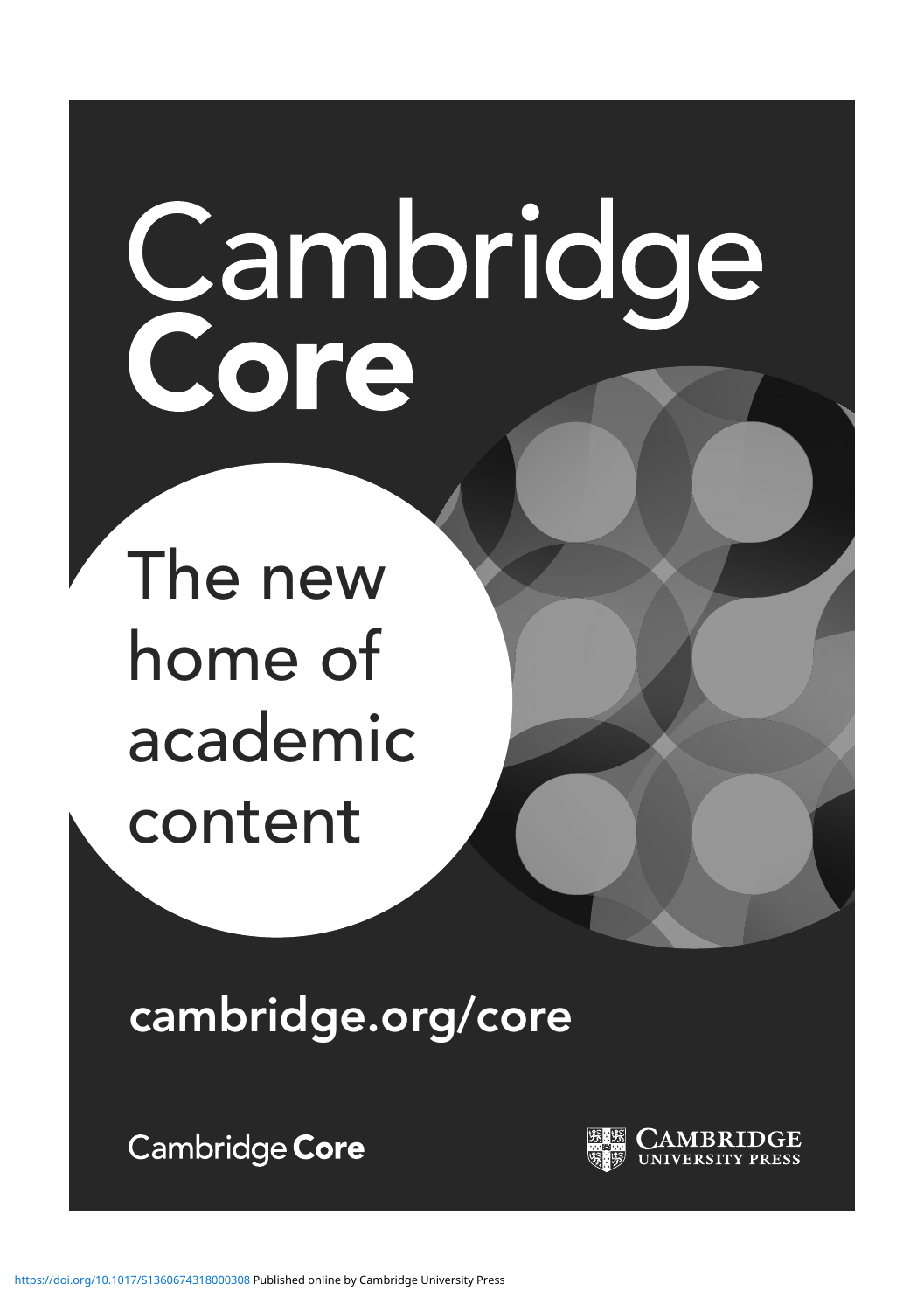# Language and Linguistics

Books and Journals from Cambridge University Press

We are the world's leading publisher in language and linguistics, with a wideranging list of journals and books covering the scope of this discipline.

Our publishing encompasses theoretical, applied and sociolinguistics, and represents a breadth of subfields, including grammar and syntax, phonetics and phonology, semantics and pragmatics, historical linguistics, discourse and conversation analysis, psycholinguistics and neurolinguistics, and first and second language acquisition.

Our acclaimed book list includes state-of-the-art monographs as well as major reference works, guides to research methods, and textbooks at all levels.

For further details visit:

cambridge.org/core-language-and-linguistics



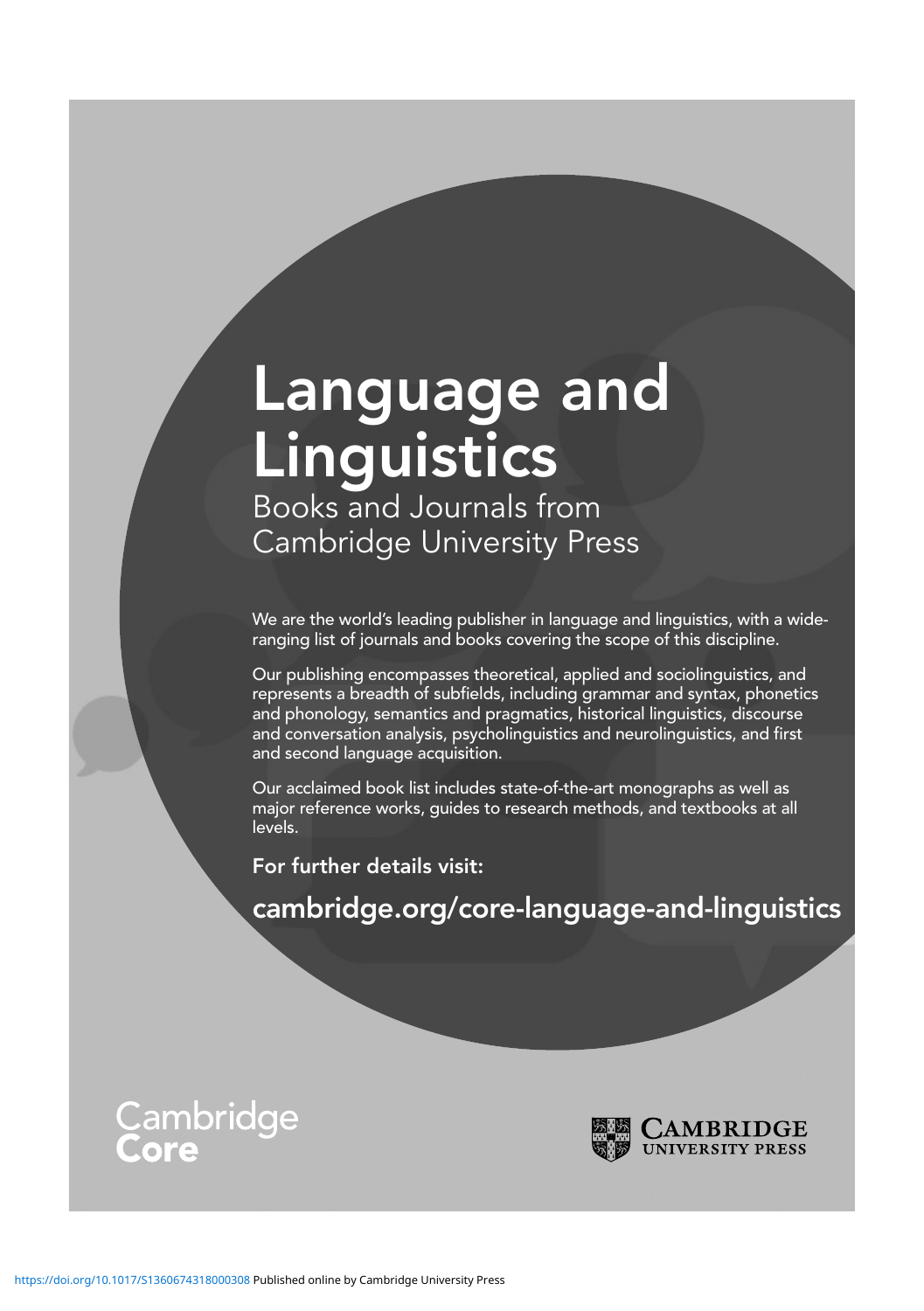### **INSTRUCTIONS FOR CONTRIBUTORS**

*English Language & Linguistics (ELL)* uses the ScholarOne manuscript management system for handling submissions. Please follow *ELL*'s Instructions for Contributors, which are available through the following link: www.cambridge.org/core/ journals/english-language-and-linguistics/information/instructions-contributors.

General enquiries can be sent to *ELL*'s editors using this email address: ellsubmissions@cambridge.org.

Submission of an article is taken to imply that it has not been previously published and is not being considered for publication elsewhere.

### **International Society for the Linguistics of English (ISLE)**

*ELL* is the journal associated with ISLE, the International Society for the Linguistics of English. The central aim of ISLE is to promote the study of the English language, that is, the study of the structure, history and use of standard and  $\overline{\phantom{a}}$ non-standard varieties of English, in terms of both form and function, at an international level. The society aims to provide a geographically and theoretically neutral central contact point for all those who are academically active and who identify with this aim. Members of ISLE are eligible for a discount subscription to *ELL*. For information on ISLE conferences, other ISLE activities, and how to become a member, visit www.isle-linguistics.org.

This journal issue has been printed on FSC-certified paper and cover board. FSC is an independent, non-governmental, notfor-profit organisation established to promote the responsible management of the world's forests. Please see www.fsc.org for information.